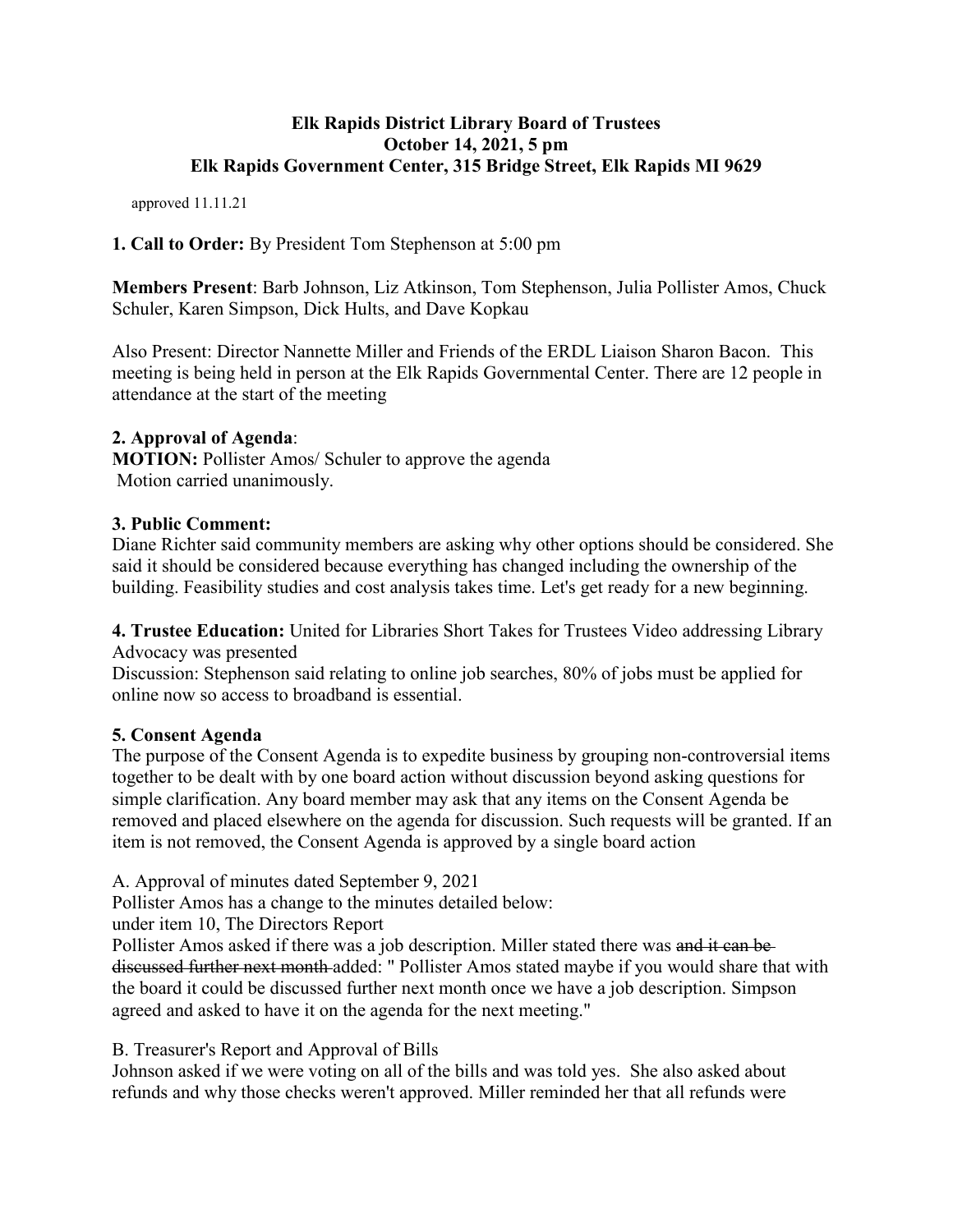preapproved so they didn't have to be approved at each board meeting. Johnson stated that the balance in the expansion fund report included in the board packet must not be correct, Miller stated that it was - \$950,395.00 as of today is correct. Stephenson said this will be further discussed during correspondence

Simpson asked if we could try to not send meeting reports the day of the meeting. Miller explained that some bills have to be approved today since they have to be paid before the next meeting and some come in just before the meeting.

C. Personnel Committee Notes: September 20, 2021

D. Financial Committee Notes: September 20, 2021 meeting called to order time should be approximately 11:30am.

**MOTION:** Schuler/Atkinson to approve the consent agenda items

Roll Call: Pollister Amos: Yes Stephenson: Yes Hults: Yes Atkinson: Yes Kopkau: Yes Johnson: Yes Schuler: Yes Simpson: Yes Motion carried 8-0 unanimously

### **6. Correspondence**:

Two letters were sent to the board and were included in the board packet - one from Marianne Priest and one from Ann McPhail. Per the senders requests, Pollister Amos read them aloud. (The letters are included in the posted board packet available online)

Stephenson said he's had 15 requests for refunds since the last board meeting totaling \$94,300.00 leaving roughly \$950,000.00 in the account. He made a mistake in his figures when talking with a reporter, but immediately corrected it.

Stephenson reported that the DGN accounting firm reported that the financial review for the Friends was completed on time ( by October 15th). Our portion had to be pushed back but the final review for the Expansion account should be done by the 20th per Aaron (Mansfield) at DGN. Stephenson will bring it to the board and then have it posted for the public. We can have a special meeting if needed.

Stephenson reported that Dan Whisler from Daniel's & Zermac got a hold of Miller and asked for an update on the project. Whisler reported building costs have gone higher. Stephenson then reached out to Tamara Burns. If the board would like to have a discussion with her, we can get Tamara, (from the architectural firm of Hopkins & Burns) to attend a meeting.

### **7. Unfinished Business:**

A**.** Surplus Equipment Policy

**MOTION:** Schuler/Hults to approve the new surplus equipment policy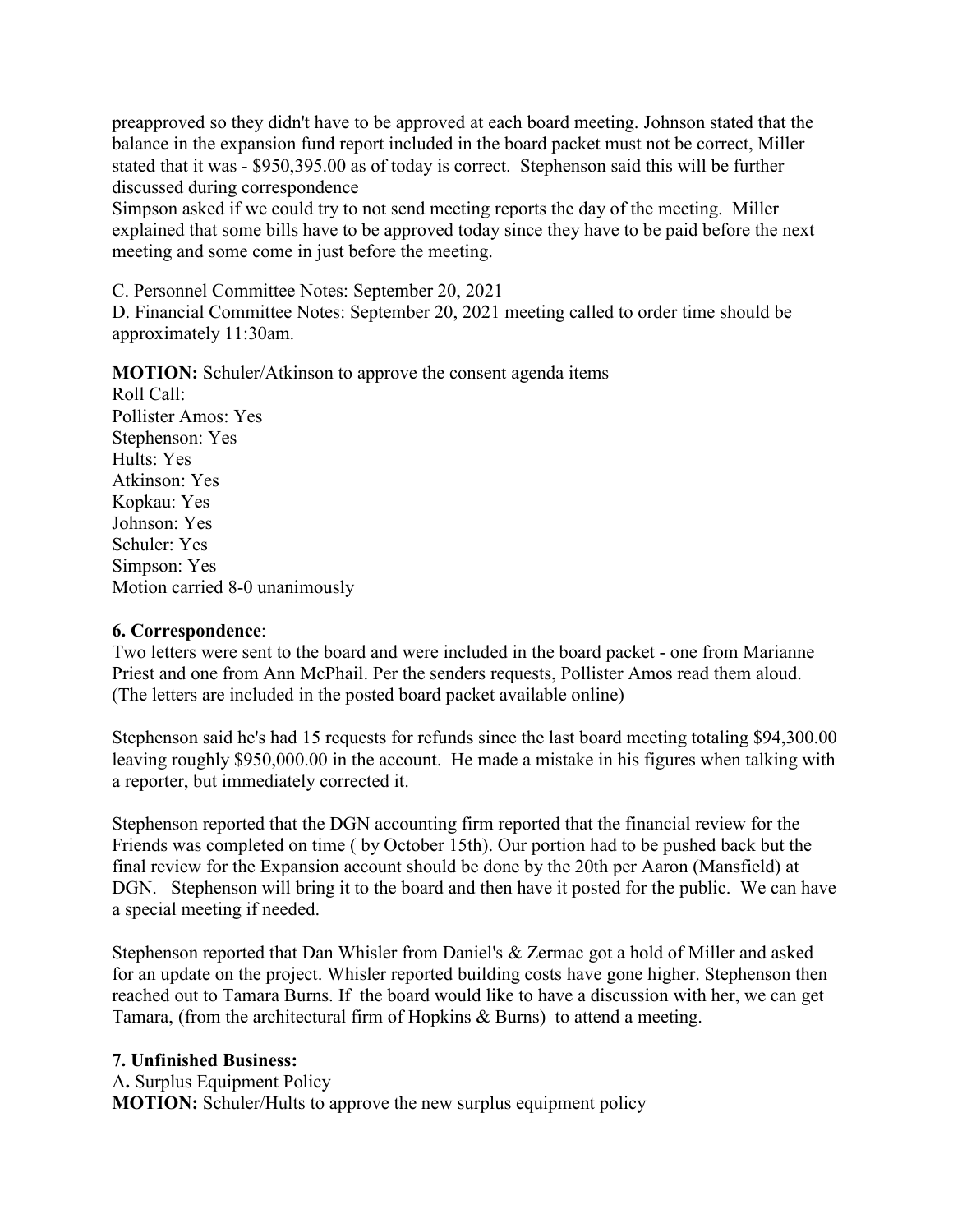Discussion: Stephenson said that we will be updating some equipment so there will be things to get rid of using this policy as a guide. Miller said she discovered one thing that the policy didn't cover. We have a lot of equipment that no one wants and we would like to send it to tech recycling. Stephenson said that was a good idea. Motion carried unanimously.

#### B. Options for Library Improvement

**MOTION:** Hults/Atkinson that we authorize the building committee to look for options for other locations to build a new Elk Rapids District Library; this would include looking for available property, potential ideas for building plans, and a feasibility study. This does not mean that the current plan to expand the Island House location is to be discarded at this time. It simply means due diligence should be done to look at cost effective options and after consideration of various options, the building committee will present their findings back to the Board.

Discussion: Hults stated that the building committee will welcome anyone who has ideas to share with them We want to be open and transparent as we work through this process as part of the community. Kopkau asked who is on the building committee? ( Hults, Schuler, Atkinson and Miller). Will there be any professional services assisting you? Stephenson said we need an assessment from the community to determine their needs. Hults said he doesn't have the skill and hasn't done a feasibility study, so we may have to engage a professional firm to evaluate our options going forward. If that is necessary, the committee will bring it back to the board for review and approval. Atkinson said at this point it's information gathering. Hults stated this is just the starting of the investigation, we may be back to the board many times. Johnson said when we read the report from 13 Ways, it said we shouldn't be moving on right now. She doesn't believe we should do that. Pollister Amos stated that she disagreed. She didn't see anything that said that the Library shouldn't be pursuing it. That report stated that the Village shouldn't be pursuing it right now. She stated that there have been questions about this expansion from the beginning. That was actually stated by another board member several months ago in the paper. Some people don't want any changes to the building at all. Some are fine with improving the building, but they want the grounds to be left as they are. Some support the expansion as presently proposed. Some think there could be a better location to build a new building with state of the art technology and better options for people placement, parking, fire access, school bus access etc. In her opinion, the question of who owns the property is irrelevant, this is my personal opinion, since the fact remains that the Library doesn't own the building and the millions it would cost to renovate or expand it will be invested in a building that the Elk Rapids District Library does not own. Because of that, I am one of the people that think I would like to know what other options might exist in this community. If there are no other practical options then we'll be back to Plan A and the feasibility thereof. We need to deal with the questions that members of the community have had that have gone unanswered since the very beginning. We have to be transparent, openly share the information and then we need to proceed in a logical, business-like manner to accomplish what will best serve the taxpayers of the Village of Elk Rapids, the Township of Elk Rapids, The Township of Torch Lake, and the Township of Milton, as well as the many, many other supporters that don't even live in any of those areas. We have a lot of them and we appreciate them. Why should we waste this time doing nothing? The time for us to do some research, once again in a business-like, professional manner, is long past overdue. That's why I support the motion. Atkinson agrees with Pollister Amos and she said we owe it to the public , and ourselves, to do our due diligence and have a comparison so we know we are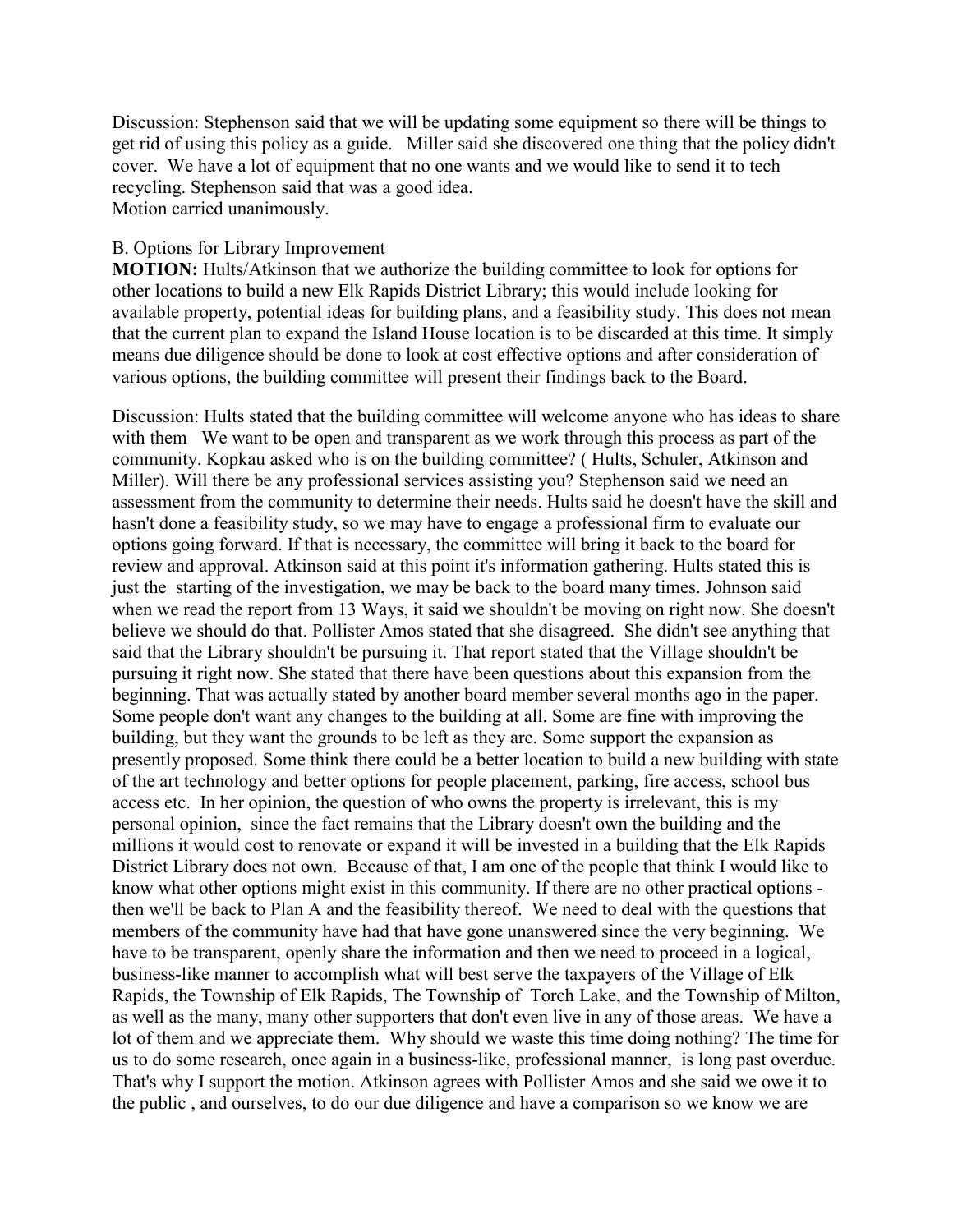making the right decisions. Johnson said that would be great if we had started out with that direction. But, we started with the idea and sold it to the public, that we wanted to expand the current library because the library for this community is a gem. People love it, they want to come to see it, it's located in the center of town, and to move it somewhere else is not something we should be thinking about. There hasn't been a meeting to even bring the public in to discuss. It was not the main purpose when we went to do the library. We wanted a bigger better library, we wanted it on the Island, we wanted it to be larger for teens and children. We need to go back to that plan because that's what we originally said. A couple of times we went and looked at other locations but none were acceptable. So, what I am saying is that we promised the Village and the Townships that we would add on to the library and it wouldn't cost them any tax money. Now all of a sudden , in the middle of everything, we have people who want to change that and it's not acceptable. Pollister Amos said Johnson did a lot in the past and it's not to be discounted. But, times have changed. People's needs have changed. Everyone's opinions deserve to be heard and considered and that's what the building committee has stated they intend to do. Schuler said he sees this committee as being around for quite a while. There are a lot of things involved in this. What is the cost today of an expansion on the island? We need a current number. If we do find land someplace, what kind of building would we put up - two stories, one story? This committee will be in session for a while and they will come up with recommendations to the board. It will take time. I don't see us being realtors - we are not going out to say this is the property we want immediately. We have to come up with what the people and the municipalities want. He encouraged the committee to take their time and review carefully and hire professional help if needed. He doesn't think anybody knows all the answers. Simpson said with the motion, it could be a sentence or two and the rest are discussion points. Pollister Amos stated it was important to include the fact that the current plan is not yet discarded in the motion. Semi- colons and commas were suggested. Hults revised the motion to reduce the number of sentences. Simpson said she agrees with what people are saying about looking at options except doesn't agree that waiting is a waste of time. We haven't done any community engagement and that's important. There was a lot of engagement in the village, because the council had to vote, but not in the townships to see what the residents want us to do with the library. We need to build relationships and do engagements. Simpson said it does matter to a lot of people as to who owns the library and next week there is a meeting between the ER Village and ER Township to discuss the survey results. Pollister Amos stated that doesn't change the fact that the library doesn't own the building. Simpson stated that there are people who feel that is an important thing for us to address. Simpson said we are a group that continually has problems with behavior issues and because of that it's something we should consider doing some kind of board development and governance training , 13 Ways has recommended this kind of thing, before we move forward. We all know that a divided board going into a project won't work. It didn't work before and it won't work again. Maybe we need to think about what Miller said and decide if we want to make ourselves accountable but to try to find some common ground and work together. We just don't have the foundation to start a project and if we move forward without it , it will be a big problem. Johnson said we did go out to the townships and talk to people. We had interviews with citizens and almost every club in the area. We developed what we did from what they told us. Simpson said things have changed since that time. Stephenson said he'd like to see a professional assessment to earn the faith and trust from the community. Schuler said what Simpson is talking about is important, but it's not part of our committee (The building committee) . Stephenson said he's hoping that the 13 Ways committee will have some recommendations based on the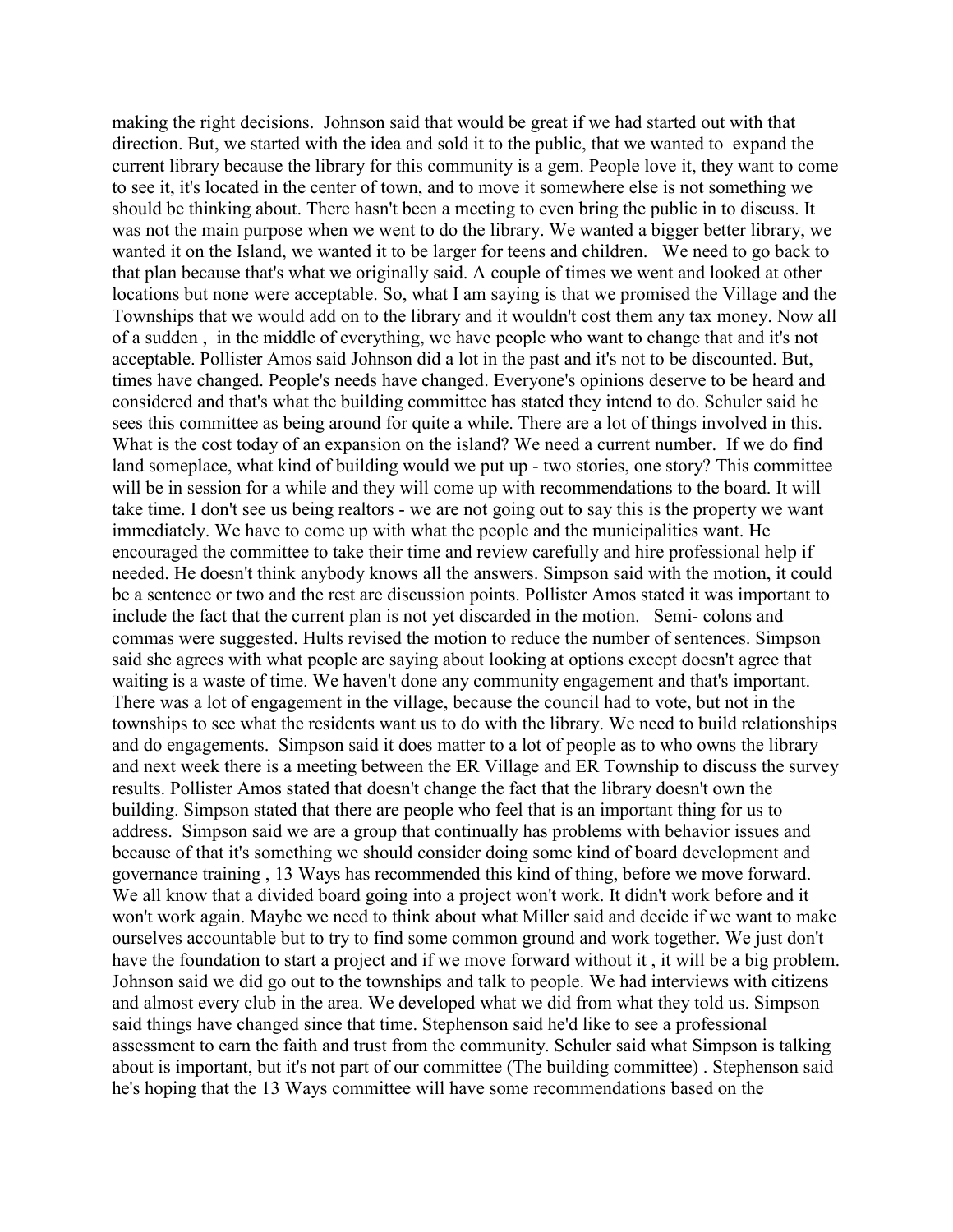conversations that he has had with us and what he is seeing in the newspaper etc. Schuler said we should have an ad hoc committee ready to go to tackle the things that Simpson discussed.

Roll Call: Schuler Yes Pollister Amos: Yes Simpson: No Stephenson Yes Johnson : No Atkinson: Yes Hults: Yes Kopkau: Yes Motion carried 6-2

#### **8. New Business**:

A. Torch Lake Funding Request **MOTION:** Atkinson/Hults to approve sending the funding request to Torch Lake Township. Johnson will give Stephenson a copy of letter that she has sent in the past. Motion carried unanimously.

#### B. Bank Signatures

Atkinson stated that the bank account signers should be consistent on all accounts. **MOTION:** Schuler**/**Atkinson to designate Charles Schuler, Julia Pollister Amos, Liz Atkinson and Nannette Miller to be signers on all bank accounts. Roll Call: Stephenson: Yes Johnson: Yes Atkinson: Yes Kopkau: Yes Schuler: Yes Pollister Amos: Yes Simpson: Yes Hults: Yes

### C. Director Evaluation Form

Motion carried 8-0 unanimously

Pollister Amos said the personnel committee met and we went through several sample forms for the director's annual evaluation because the board didn't like the one we were using. This is our first attempt at a new method. It's not professionally prepared - it's copy and paste because the document we were using couldn't be edited. It will be officially given to the board members at next month's meeting. Director Miller will supply her summary of the activities for the year at the same time. The Board should return their completed form to the Personnel Committee chair for compilation by December 15th at the latest. (This is not a form that can be completed online, so it must be completed by hand and returned in person or scanned and emailed.)

**MOTION:** Schuler/Atkinson to approve the director evaluation form. Motion carried unanimously.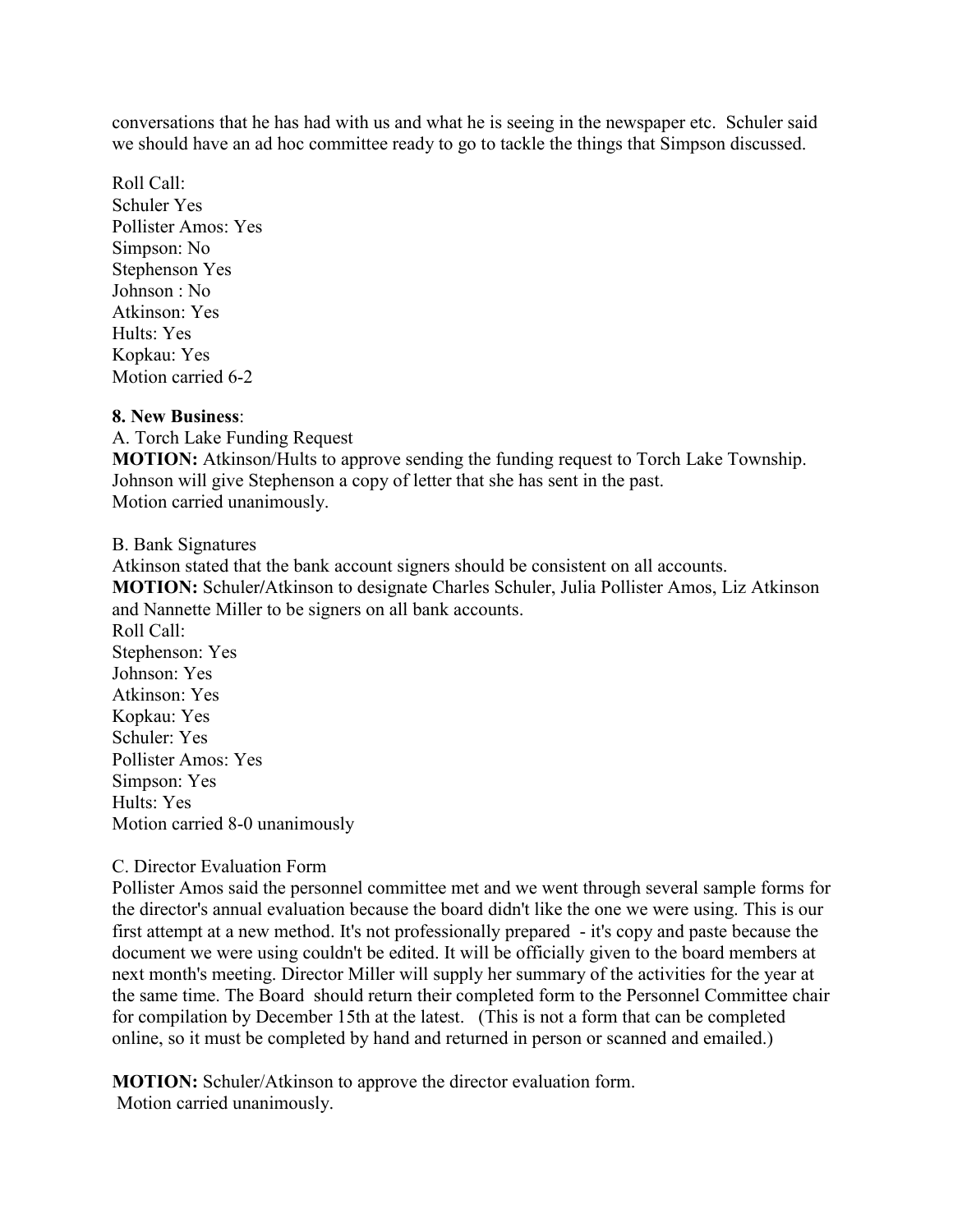Schuler compliments Pollister Amos on her diligent work.

### **9. Director's Report**

#### As presented by Miller

We've hired two new library assistants and other personnel updates. Update on take and make crafts. Update on programming. They are considering starting a library of things. Update on building issues including electrical, and bathrooms. In her report Miller stated" In my long career, working for many, many different boards, I have never experienced one this divided. I think we can all agree that is a problem because it is causing a lot of damage to the library and the community. 13 Ways discusses this issue, and will have recommendations I'm sure. In the meantime, I want to apologize for sometimes letting my frustration and anger get the better of me, which just fans the flames and makes things worse. And I want to ask the board to consider a reset. Let's go back to the beginning. Where do we all agree? I know that we always used to agree that we wanted a better library. That's where it started, we all agreed we wanted to improve the library and we called it the Library Improvement Plan ( LIP). And the page on our website devoted to that is called the Library Improvement page. So, my first question is, what does a better library look like now? Nothing is the same as it was in 2017 when these plans were drafted and nothing is the same as it was in 2019 and it will never go back. Change is happening very quickly. I believe our first step is to look at what the Elk Rapids District Library should be now, and as far ahead as we can possibly imagine. What will the community need from us in 2025? What do they need now? I have included the 2021 State of American's Libraries- Special Report: Covid-19 in your packets because information gathering is always the first step in any plan. It's put out every year by the American Library Association. I was hoping that it had a little more forward looking but it's a good place to start I think, and I hope it can start some discussion of where we agree instead of disagree, with respect and civility to everyone. A reset." Pollister Amos asked what is a library of things. Miller explained it could possibly be tools, beach toys, or different things. Stephenson said we will probably need more hotspots. ( Miller's complete report is included in the posted board packet for this meeting.)

Simpson acknowledged Miller's report and thinks and we should be acknowledging the dysfunction and division on the board. Maybe that's a first step. I think we have to do community engagement and what success looks like in the future.

Stephenson asked if the board would like to meet with Doug of 13 Ways? Yes. He will try to schedule it for our November board meeting. Generally, all agreed we should. Stephenson will follow up.

Atkinson said as long as we have transparency and process and proceed professionally, it will go well.

### **10. Standing Committee Reports**

A. Personnel Committee: Pollister Amos, Schuler, Atkinson, Miller

Pollister Amos said the committee met and went through the updated 34 page employee handbook revisions sent by Foster Swift . We had a few changes that we wanted to make on that and she sent them back to the attorney for final approval. We should have that next month.